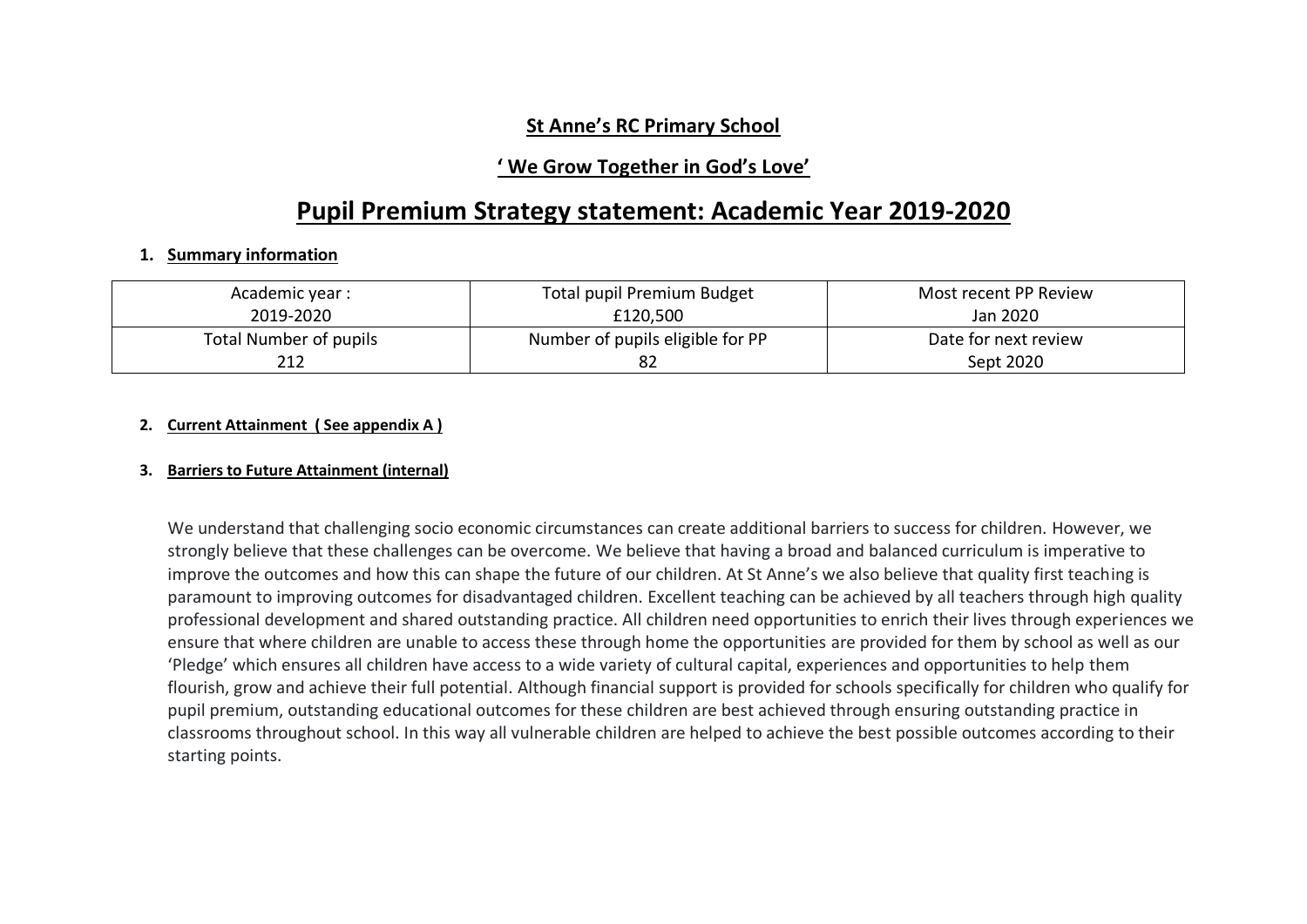- In order to overcome educational disadvantage it is important to identify barriers to learning. At St Anne's barriers to learning include:
- **Language deficiency** a significant number of pupil premium funded children also have identified SEND with Increasing numbers of our learners being identified as having speech language and communication needs which studies have shown impacts upon their acquisition of early literacy skills.
- **Social and emotional wellbeing** Our nursery baseline assessments show that all children start school below age related expectations in 'Making Relationships, Managing Feelings and Behaviours' which can impact on behaviour for learning. Also, we have found an increase of children who have been identified as having social, emotional and mental health needs in particular low self-esteem, confidence and poor resilience.
- **Limited cultural capital and enrichment** many of our children have lack of access to cultural and sporting experiences. In addition, a vast majority of children have limited experience of travel and understanding the world. This has a major impact on language and vocabulary in particular reading.
- **Family Support** Families experience difficulties in supporting the children's education in particular supporting reading and phonics and homework

### **4. Desired Outcomes**

- School to provide rich cultural, sporting, musical and extra-curricular activities including before and after school clubs aimed at PP children to raise aspirations and motivation, school trips and residential to ensure access and engagement for PP funded children
- To ensure all children including pp funded children have a wide, varied, knowledge rich curriculum as well as access to cultural capital identified in our school 'Pledge'
- School to provide social and emotional support as well as mental health support for pp funded children and their families
- Well trained staff deliver interventions in reading, writing and maths with particular focus on phonics and reading
- A well balanced curriculum provided for all children including PP children
- A new phonics scheme with parental workshops to engage and raise attainment in phonics
- PP funded children with SEN are well supported in class to improve attainment and progress.
- DHT released to train staff and provide interventions to improve pp attainment and progress
- Review of early years provision improves percentage of PP funded children achieving GLD
- PP children have access to resources to support learning
- PP who are working towards Greater Depth have access to quality first teaching and opportunities to extend their learning in order to achieve their full potential.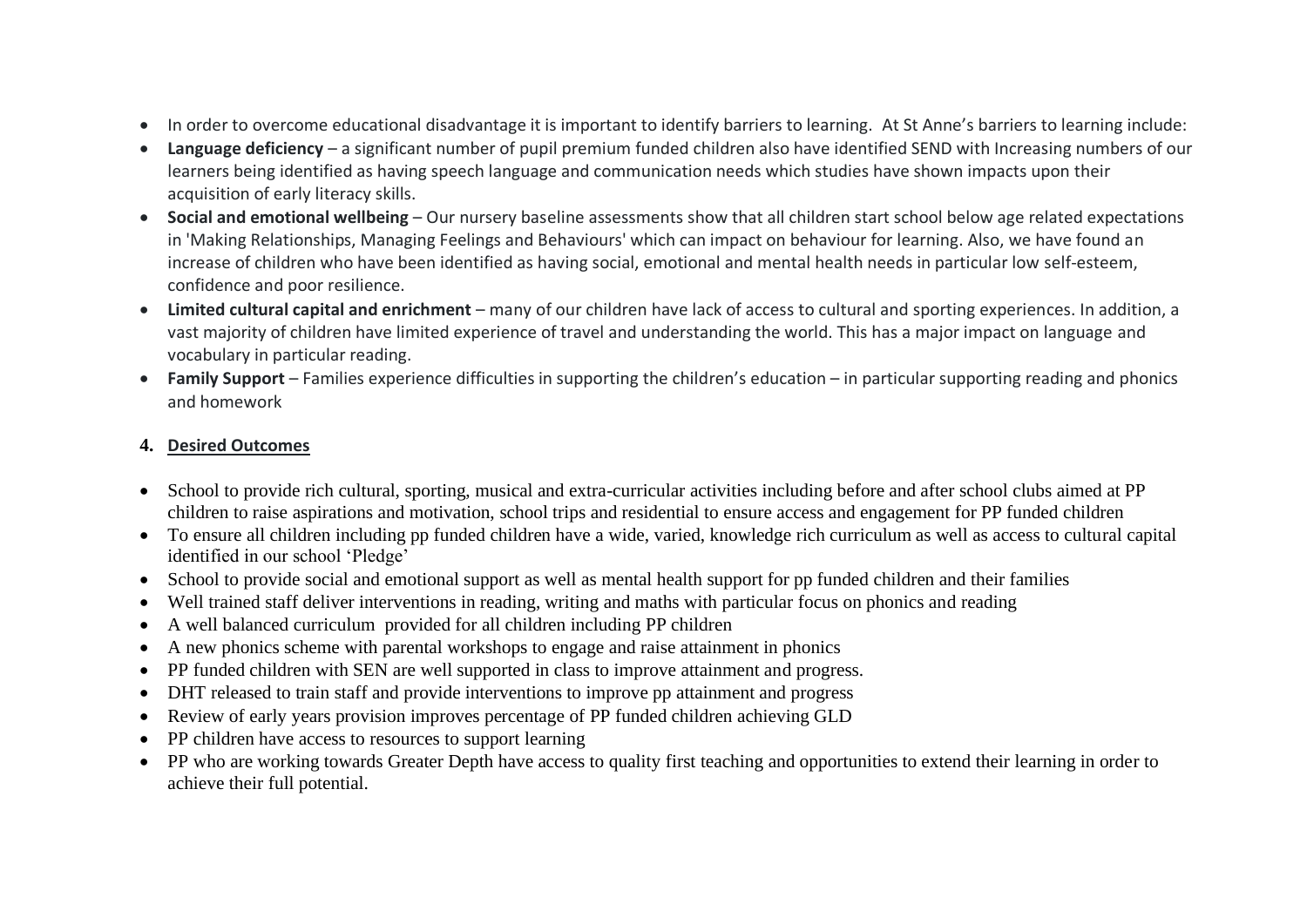# **5.** Planned Expenditure

| <b>Desired Outcome</b> | <b>Chosen Action</b>  | <b>Rationale for choice</b> | <b>Quality Control</b> | <b>Planned Expenditure</b> |       |
|------------------------|-----------------------|-----------------------------|------------------------|----------------------------|-------|
|                        |                       |                             | <b>Review</b>          |                            |       |
| School to provide      | Music service to      | Rich cultural, music,       | SLT to monitor         | <b>Music Service</b>       | £1896 |
| rich cultural,         | provide whole class   | sport curriculum            | impact of after        |                            |       |
| sporting, musical      | guitar lessons        | raises self-esteem,         | school/before          |                            |       |
| and extra-curricular   |                       | confidence.                 | school clubs           |                            |       |
| activities, school     | Pay for individual    | resilience ultimately       |                        | <b>Music Subsidies</b>     | £528  |
| trips and residential  | musical tuition for   | impacting on                | Sports co-ordinator    |                            |       |
| to ensure access and   | PP children who can   | learning.                   | to monitor variety     |                            |       |
| engagement for PP      | not afford it.        |                             | and quality of sport   |                            |       |
| funded children        |                       | Widening children           | extra curricular       | Class trips                | £3000 |
|                        | Subsides class trips, | experiences help            | activities             |                            |       |
|                        | residential (Y6) To   | with language               |                        |                            |       |
|                        | ensure affordable     | acquisition and             | SLT to monitor and     |                            |       |
|                        | for PP children       | broadening                  | evaluate termly        | Subsidised trips for       | £1064 |
|                        |                       | vocabulary and              |                        | PP children                |       |
|                        |                       | comprehension.              | Pupil progress         |                            |       |
|                        |                       |                             | meetings identify      |                            |       |
|                        | Buy in extra drama,   | attendance and              | progress of PP         |                            |       |
|                        | creative arts         | punctuality                 | children               | Extra Curricular           |       |
|                        | throughout the year   |                             |                        | clubs                      | £1500 |
|                        |                       | <b>Broadening</b>           | Tracking of core       |                            |       |
|                        | A variety of extra    | children's horizons         | subject and            |                            |       |
|                        | curricular clubs      | by having a variety         | assessment for all     |                            |       |
|                        | throughout the year   | of clubs to access          | subjects ensure PP     |                            |       |
|                        | include PP children   |                             | ch make progress.      |                            |       |
|                        |                       |                             |                        |                            |       |
|                        |                       |                             |                        |                            |       |
|                        |                       |                             |                        |                            |       |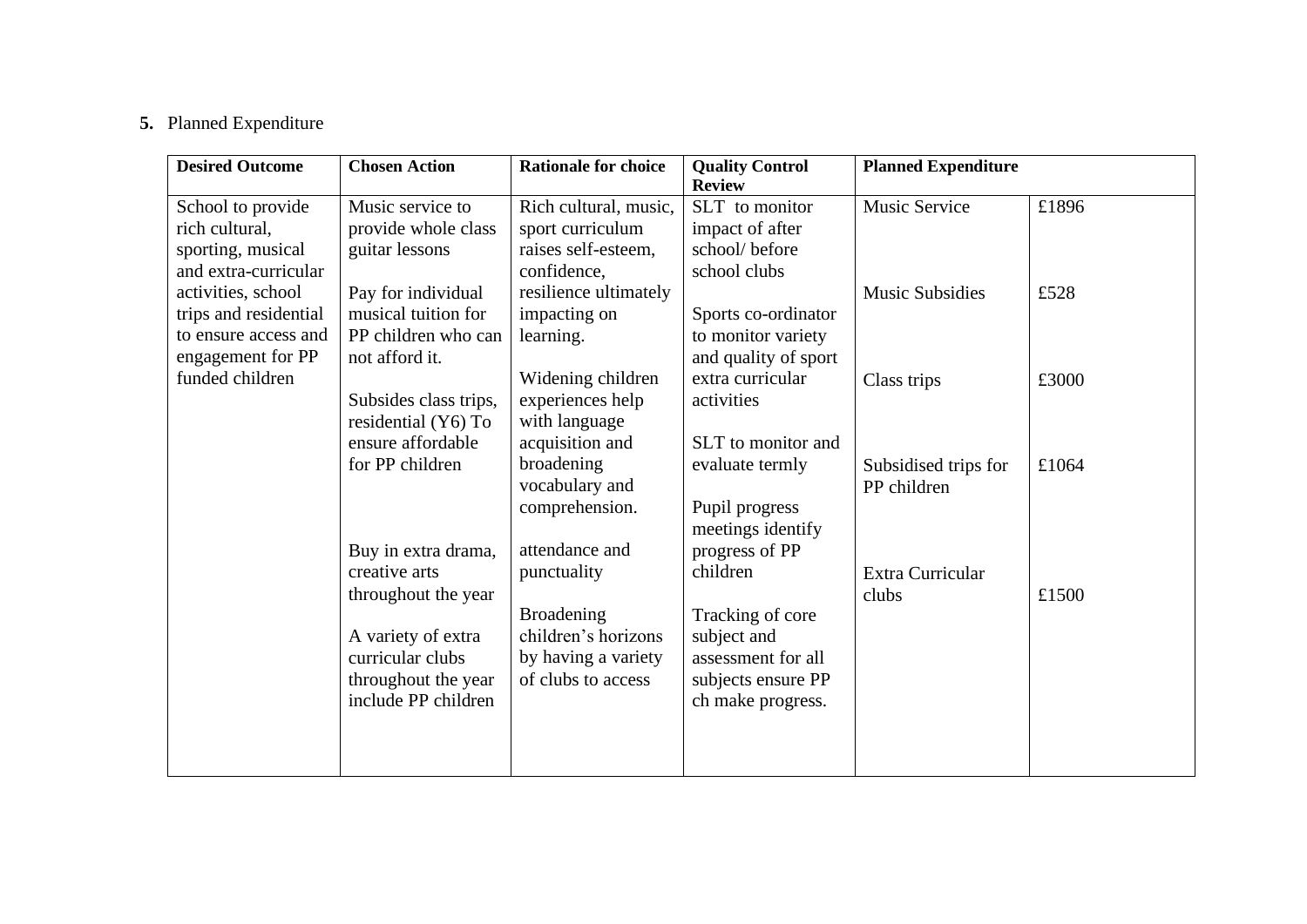| School to provide  | Pastoral full time    | Improved social and  | Performance           | <b>Salary for Pastoral</b> | £32,000 |
|--------------------|-----------------------|----------------------|-----------------------|----------------------------|---------|
| emotional health   | worker to support     | emotional wellbeing  | management            | Worker                     |         |
| and wellbeing      | children and          | improved attitude to | meetings              |                            |         |
| (EHWB) support for | families with the     | learning and         |                       |                            |         |
| pp funded children | following:            | behaviour for        | Feedback to           |                            |         |
| and their families |                       | learning to raise    | governors             |                            |         |
|                    | -Attendance and       | attainment and       |                       |                            |         |
|                    | punctuality           | progress for all     | Pastoral worker and   |                            |         |
|                    | -Parenting            | children including   | SLT to monitor        |                            |         |
|                    | - Mental health       | PP funded children   | external agency and   |                            |         |
|                    | -Targeted groups      |                      | get children's voice. |                            |         |
|                    | and interventions     | Improved EHWB so     |                       |                            |         |
|                    | such as Yoga,         | all children can     |                       |                            |         |
|                    | mindfulness and       | strive               |                       |                            |         |
|                    | social stories.       |                      |                       |                            | £3510   |
|                    |                       |                      |                       | Reiki teacher              |         |
|                    | Buy in Reiki teacher  |                      |                       |                            |         |
|                    | to deliver Reiki on a |                      |                       |                            |         |
|                    | Wednesday for         |                      |                       |                            |         |
|                    | targeted PP children  |                      |                       | Relax Kids Service         |         |
|                    |                       |                      |                       |                            | £315    |
|                    | Relax Kids and        |                      |                       |                            |         |
|                    | HYM to deliver 1:1    |                      |                       |                            |         |
|                    | and small group       |                      |                       |                            |         |
|                    | sessions to PP        |                      |                       |                            |         |
|                    | children              |                      |                       |                            |         |
|                    |                       |                      |                       |                            |         |
|                    | Children have         |                      |                       |                            |         |
|                    | access to             |                      |                       |                            |         |
|                    | mindfulness extra-    |                      |                       |                            |         |
|                    | curricular clubs      |                      |                       |                            |         |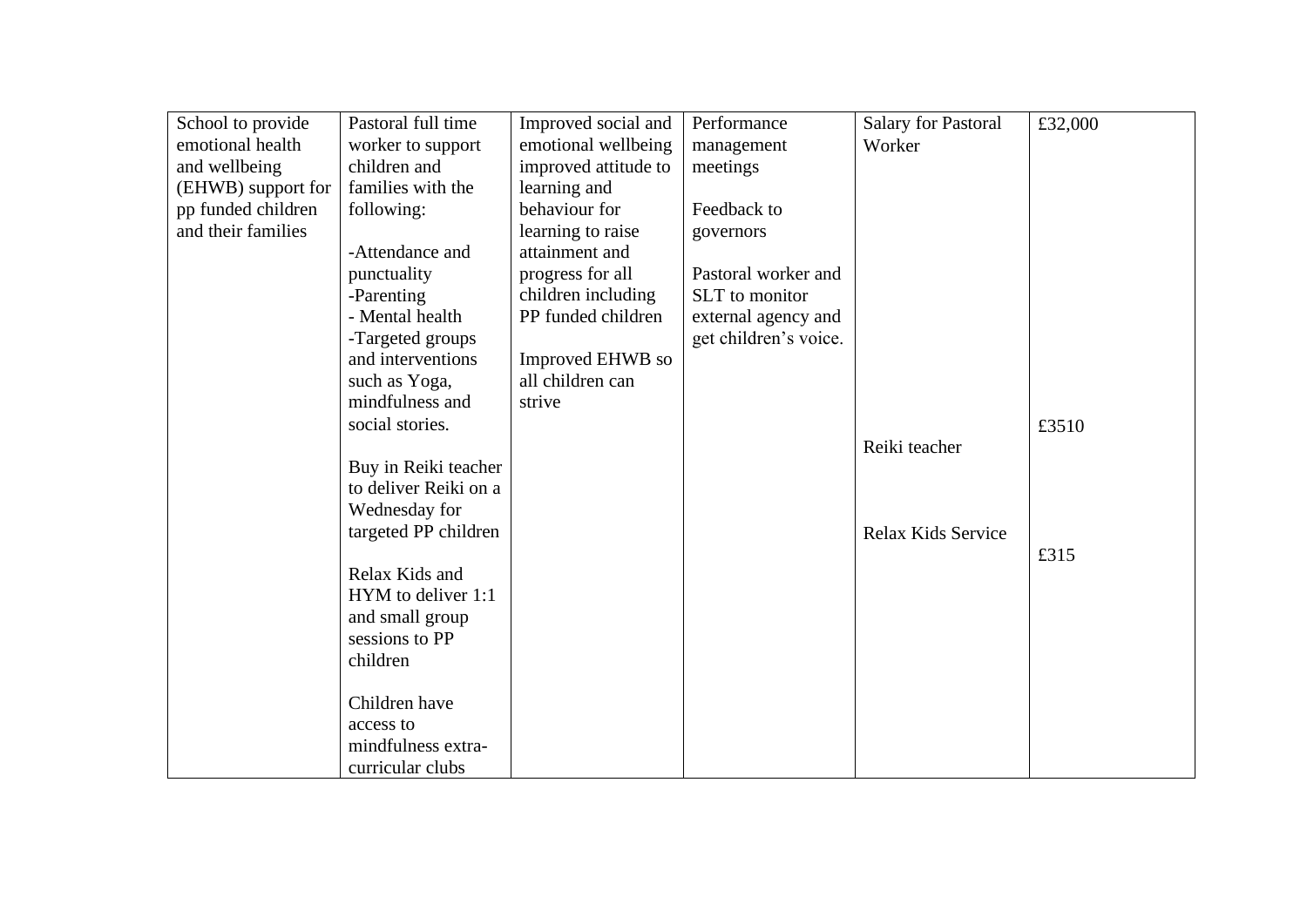| <b>Quality first</b>  | Trained staff lead      | PP children set       | Pupil progress      | <b>Support Staff</b>  | DHT:£25,000          |
|-----------------------|-------------------------|-----------------------|---------------------|-----------------------|----------------------|
|                       | interventions in        |                       |                     |                       | TA R (0.5)-17,624    |
| teaching and          |                         | challenging targets   | meetings termly,    |                       |                      |
| structured, high      | reading (inference      | to accelerate         | review targets and  |                       | TA Y1 (0.2) 7,614    |
| quality interventions | and guided reading),    | progress.             | interventions to    |                       | TA Y1 (0.3 L2) 5,408 |
| especially in         | phonics (RWI),          |                       | monitor and         | <b>Teaching Staff</b> | TA Y2 (0.5)-19,051   |
| phonics, reading and  | writing, maths (        | Children identified   | evaluate impact     |                       | TA Y3 (0.3)-14,981   |
| maths                 | including reasoning)    | as making limited     |                     |                       | TA Y4 (0.3)-18,800   |
|                       |                         | progress to make      | PP identified half  |                       | TA Y5 (0.5)-11,016   |
|                       | Small group             | accelerated progress  | termly and          |                       | TA Y6 (0.4)15,182    |
|                       | interventions for       | to close the gap      | intervention set in |                       | Extra TA: 5,408      |
|                       | year 6 in English       | between them and      | place to raise      |                       |                      |
|                       | and Maths               | their peers.          | attainment and      |                       | £140,084             |
|                       |                         |                       | progress            |                       |                      |
|                       | Small targeted          | PP children           |                     |                       |                      |
|                       | guided reading          | identified as GDS     |                     |                       |                      |
|                       | sessions improved       | have targeted         |                     |                       |                      |
|                       | vocabulary and          | support and           | Governors           |                       |                      |
|                       |                         | differentiated work   |                     |                       |                      |
|                       | comprehension           |                       | curriculum          |                       |                      |
|                       |                         | in order to           | committee and       |                       |                      |
|                       | 1:1 and small group     | accelerate progress   | standard committee  |                       |                      |
|                       | <b>RWI</b> intervention |                       | receive feedback    |                       |                      |
|                       | improve fluency of      |                       | and challenge       |                       |                      |
|                       | reading for all         |                       | leaders on          |                       |                      |
|                       | children including      |                       | attainment and      |                       |                      |
|                       | pp children             |                       | progress for PP     |                       |                      |
|                       |                         |                       | children            |                       |                      |
| A knowledge rich,     | Continue with           | To allow PP to have   | Subject Co-         | <b>Forest School</b>  | £250                 |
| well balanced         | Cornerstone             | rich, broad and       | ordinators monitor  |                       |                      |
| curriculum for all    | curriculum as well      | balanced curriculum   | attainment of       |                       |                      |
| children including    | as St Anne's            | to raise progress and | children through    |                       |                      |
| raising profile of    | personalised            |                       | <b>SERFs</b>        |                       |                      |
| cultural capital for  | curriculum in line      |                       |                     |                       |                      |
|                       |                         |                       |                     |                       |                      |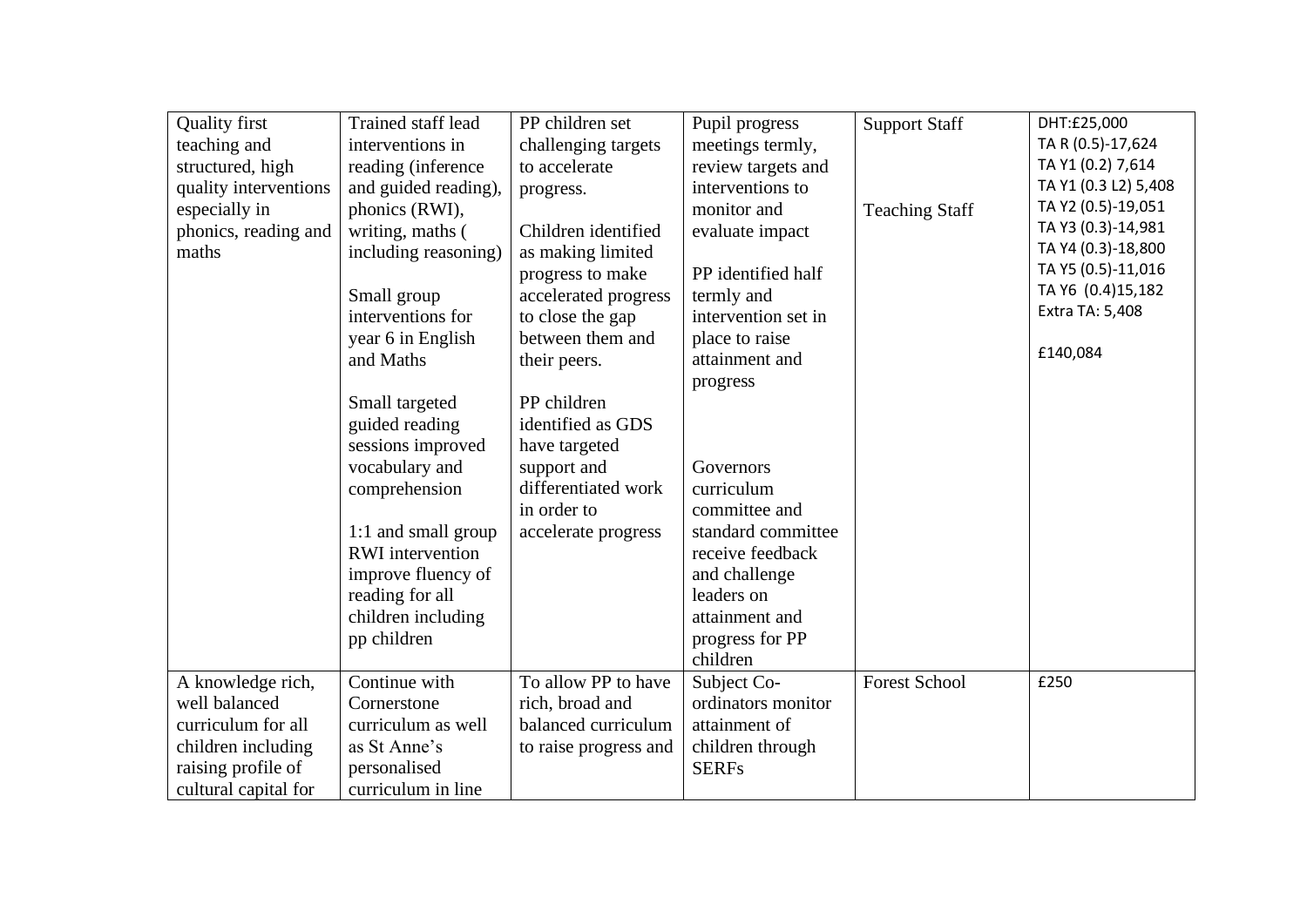| the most deprived   | with National         | enthusiasm for       | SLT monitor and             |                    |           |
|---------------------|-----------------------|----------------------|-----------------------------|--------------------|-----------|
| children            | curriculum            | learning.            | evaluate half termly        |                    |           |
|                     | standards ensures     |                      |                             |                    |           |
|                     | all children have     |                      | Governors                   |                    |           |
|                     | broad and balanced    |                      | curriculum                  |                    |           |
|                     | curriculum            |                      | committee monitor           |                    |           |
|                     |                       |                      | and evaluate                |                    |           |
|                     |                       |                      |                             |                    |           |
|                     |                       |                      |                             |                    |           |
|                     | Forest school         | <b>ALL</b> learners  |                             |                    |           |
|                     | identified for PP     | develop confidence   |                             |                    |           |
|                     | children to raise     | and self-esteem      |                             |                    |           |
|                     | self-esteem and       | through hands-on     |                             |                    |           |
|                     | resilience as well as | learning experiences |                             |                    |           |
|                     | team work.            | in a woodland or     |                             |                    |           |
|                     |                       | natural environment  |                             |                    |           |
|                     |                       | with trees           |                             |                    |           |
| To raise progress   | Matched reading       | To improve phonics   | Phonic lead monitor         | Library books and  | £ $200 -$ |
| and attainment in   | books ensure that all | attainment data for  | weekly                      | home reading books |           |
| reading and broaden | children, including   | all children         |                             |                    |           |
| children's          | pp children, have     | including closing    | External monitoring         |                    |           |
| vocabulary for PP   | suitable home         | the gap between PP   | and support from            |                    |           |
| children            | reading book at       | and non PP           | <b>Ruth Miskin trainers</b> |                    |           |
|                     |                       |                      |                             |                    |           |
|                     | home                  |                      | Feedback to                 |                    |           |
|                     |                       | To continue to       |                             |                    |           |
|                     | Introduce reading     | ensure reading       | curriculum                  |                    |           |
|                     | challenges within     | attainment for pp    | committee and               |                    |           |
|                     | school to encourage   | children is in line  | challenging                 |                    |           |
|                     | pp families to read   | with non pp children | questions for SLT /         |                    |           |
|                     | at home.              |                      | KS1 Lead                    |                    |           |
|                     |                       |                      |                             |                    |           |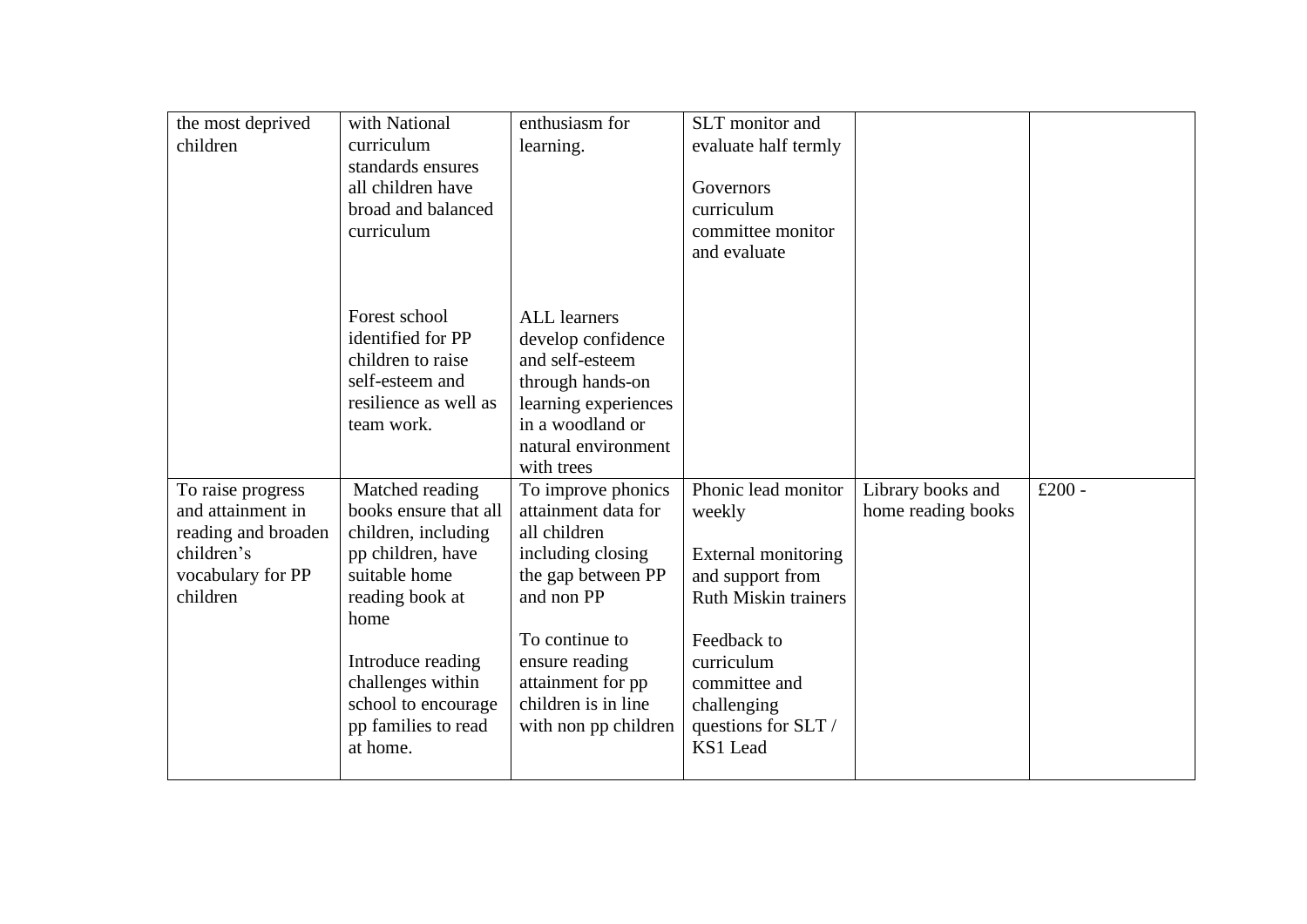|                                                                                                | 1:1 reading<br>scheduled to target<br>pp children who are<br>not reading at home<br>Improve library<br>areas and class<br>library to raise the<br>love of reading for<br>all children.<br>Put on parental<br>workshops for RWI<br>phonics to increase<br>parental<br>engagement of pp<br>families and reading |                                                                                                                                                     | DHT to observe,<br>feedback and<br>deliver training for<br>KS2 staff in guided<br>reading |                       |      |
|------------------------------------------------------------------------------------------------|---------------------------------------------------------------------------------------------------------------------------------------------------------------------------------------------------------------------------------------------------------------------------------------------------------------|-----------------------------------------------------------------------------------------------------------------------------------------------------|-------------------------------------------------------------------------------------------|-----------------------|------|
| PP funded children<br>with SEN are well<br>supported to<br>improve attainment<br>and progress. | PP children with<br>SEN are identified<br>at pupil progress<br>meetings and<br>interventions are<br>given.<br>IEPs are regularly<br>updated and adapted<br>to ensure progress is<br>made                                                                                                                      | All PP with SEN<br>have access to high<br>quality first teaching<br>PP children with<br>SEN will make<br>progress in line with<br>their IEP targets | <b>SENCO/SLT To</b><br>monitor and<br>evaluate at Pupil<br>progress meetings              | <b>SEND</b> resources | £500 |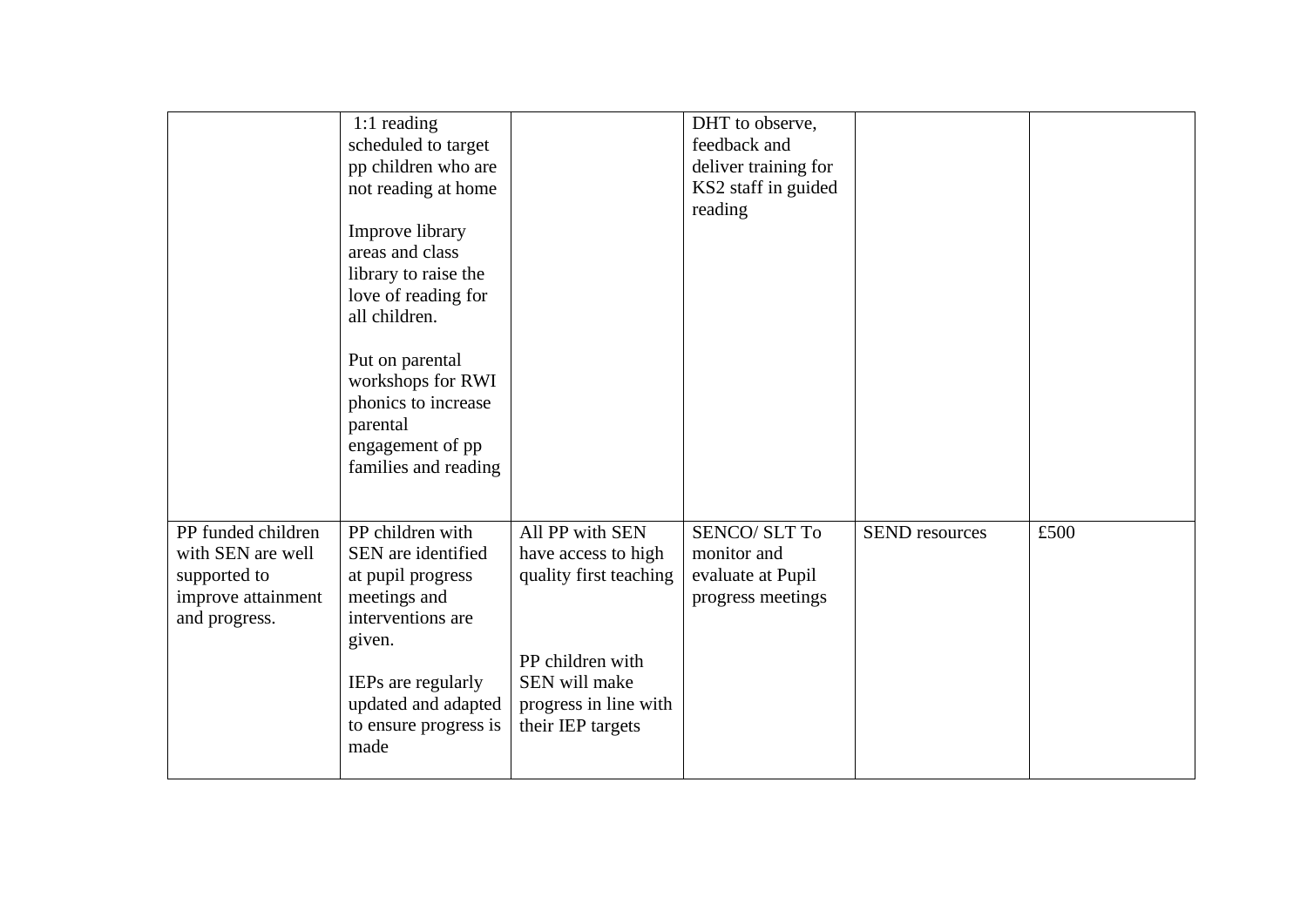|                                                                                                               | TAs to deliver high<br>quality social,<br>communication,<br>behavioural and<br>speech and<br>language<br>interventions to<br>close the gap<br>between pp and non<br>pp children with<br><b>SEN</b>                |                                                                                                                               |                                                                                                                                                                                             |                                |          |
|---------------------------------------------------------------------------------------------------------------|-------------------------------------------------------------------------------------------------------------------------------------------------------------------------------------------------------------------|-------------------------------------------------------------------------------------------------------------------------------|---------------------------------------------------------------------------------------------------------------------------------------------------------------------------------------------|--------------------------------|----------|
|                                                                                                               |                                                                                                                                                                                                                   |                                                                                                                               |                                                                                                                                                                                             |                                |          |
| DHT released to<br>train staff and<br>provide<br>interventions to<br>improve pp<br>attainment and<br>progress | DHT leads staff<br>training to improve<br>teaching and<br>learning<br>Teaches small<br>group interventions<br>to accelerate<br>progress<br>Undertakes<br>coaching sessions to<br>improve teaching<br>and learning | Provides high<br>quality training to<br>improve teaching<br>and learning to raise<br>standards and<br>improved<br>attainment. | HT monitors quality<br>of coaching through<br>shared lesson<br>observations,<br>weekly drop ins<br>Curriculum<br>Governors<br>committee monitor<br>progress and<br>standards of<br>children |                                | As above |
| Gap is diminished<br>between PP and non<br>pp in EYFS                                                         | <b>Restructure EYFS</b><br>classroom to allow<br>more continuous<br>provision and                                                                                                                                 | Improved standards<br>and increase<br>percentage of PP<br>children reaching<br>GLD.                                           | <b>EYfs Co-ordinator</b><br>to monitor impact<br>and lead with<br>DHT/HT evaluating<br>impact                                                                                               | Resources and<br>refurbishment | £200     |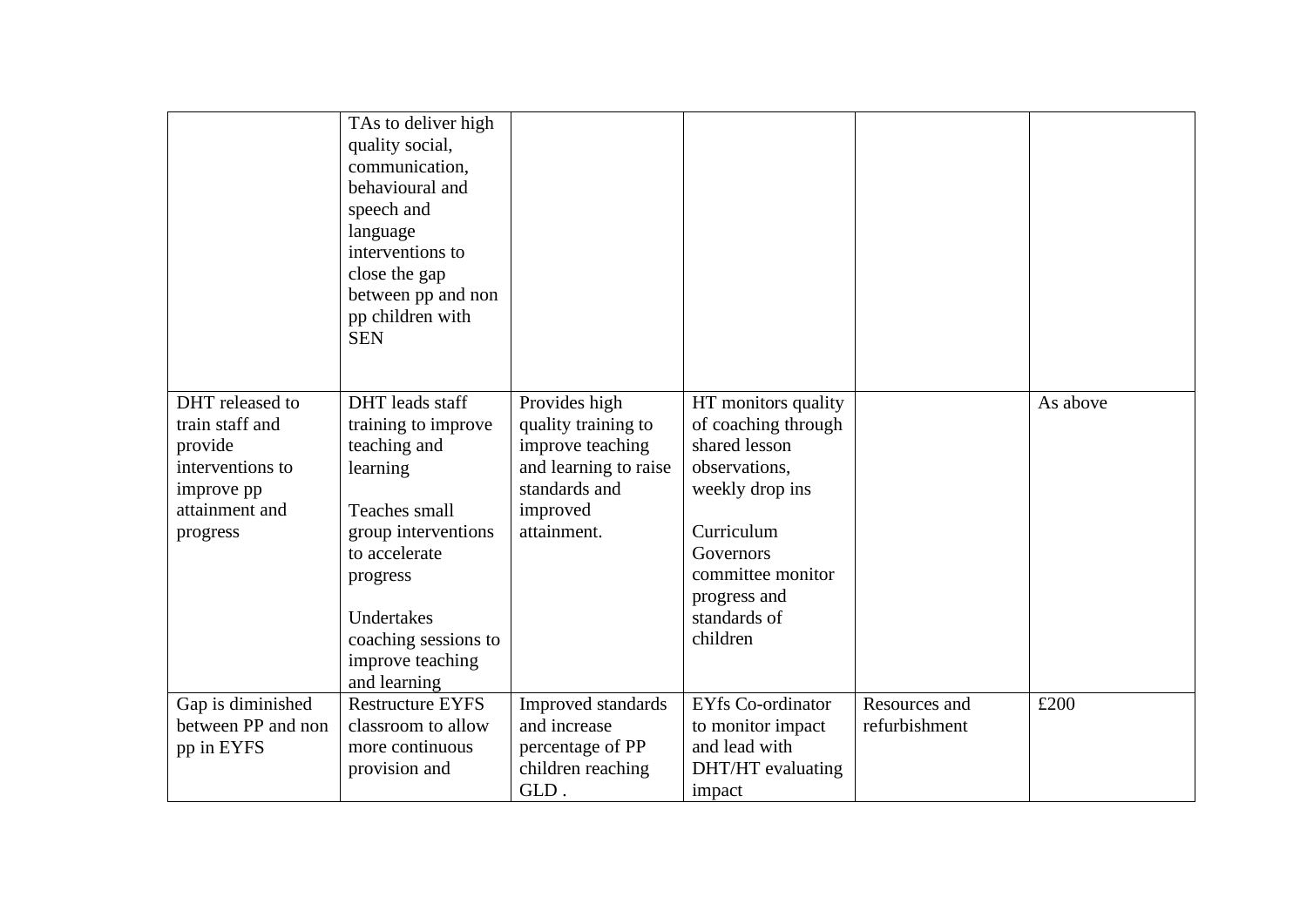|                                                                           | targeted questioning<br>for all children<br>PP children are<br>identified at pp<br>meeting and number<br>of children achieve<br>GLD increased<br>from previous year                                                                                            |                                                                                                    |                                                               |           |       |
|---------------------------------------------------------------------------|----------------------------------------------------------------------------------------------------------------------------------------------------------------------------------------------------------------------------------------------------------------|----------------------------------------------------------------------------------------------------|---------------------------------------------------------------|-----------|-------|
| PP children have<br>access to resources<br>to support learning<br>or EHWB | Purchase of specific<br>resources (Ipads,<br>numicon etc)                                                                                                                                                                                                      | PP children feel<br>secure and included<br>and have individual<br>needs met to support<br>learning | Pastoral worker,<br><b>SENCO Key stage</b><br>leaders and SLT | Resources | £2000 |
|                                                                           | PP children are<br>provided with<br>uniform, PE<br>equipment, book<br>bags, homework<br>dairies<br>Families are<br>provided with other<br>essentials to ensure<br>attendance, EHWB<br>or learning needs<br>are met<br>Year 6- all children<br>receive CGP SATS | Families feel<br>supported and have<br>access to funds if<br>needed                                |                                                               |           |       |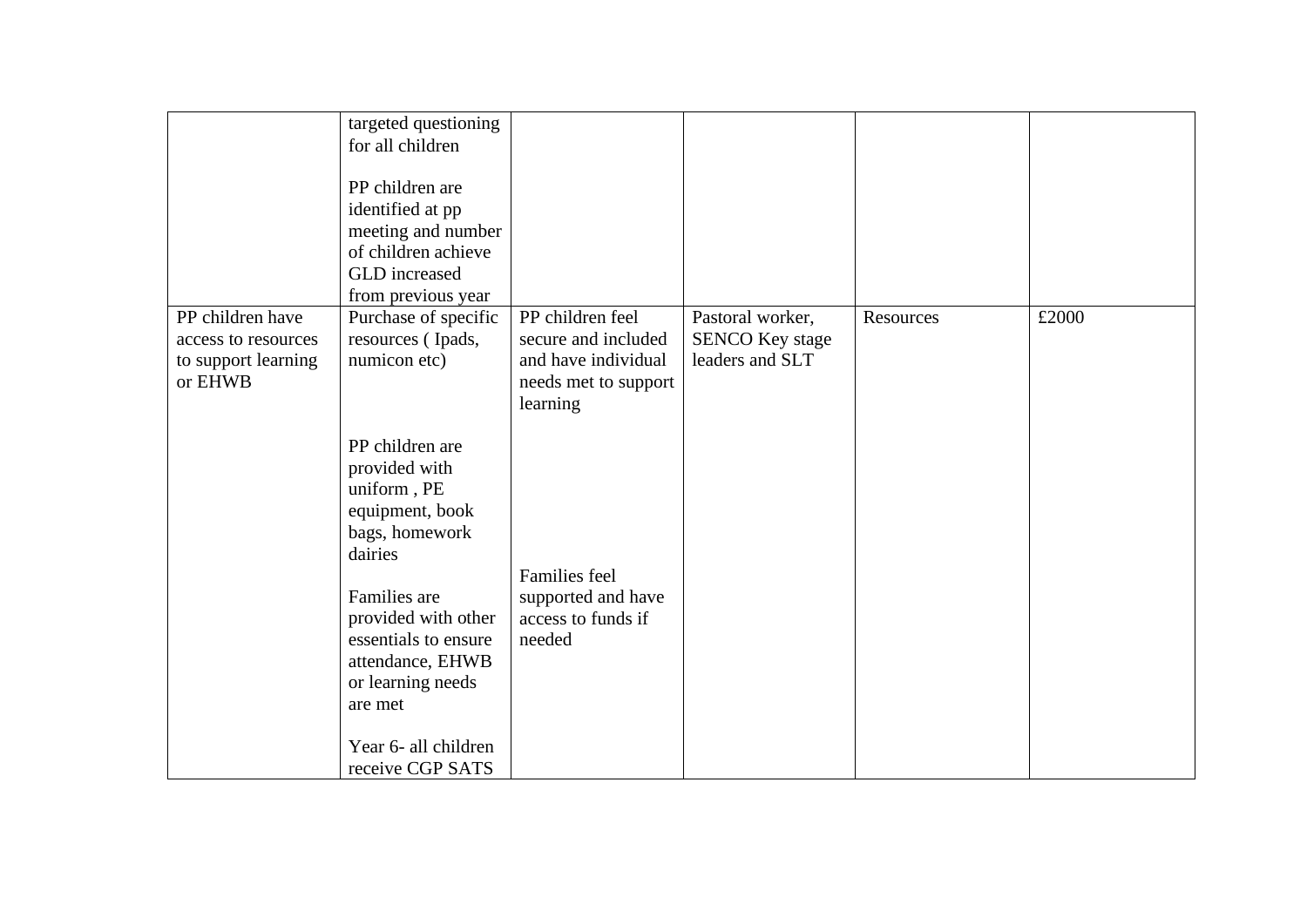|                            | textbook and work<br>book |  |  |  |  |  |
|----------------------------|---------------------------|--|--|--|--|--|
|                            |                           |  |  |  |  |  |
| <b>Total Planned Spend</b> |                           |  |  |  |  |  |
| £46,963 other              |                           |  |  |  |  |  |
| £140,084 support staff     |                           |  |  |  |  |  |
| TOTAL: 187,047             |                           |  |  |  |  |  |
| School Budget: 66,547      |                           |  |  |  |  |  |
|                            |                           |  |  |  |  |  |
|                            |                           |  |  |  |  |  |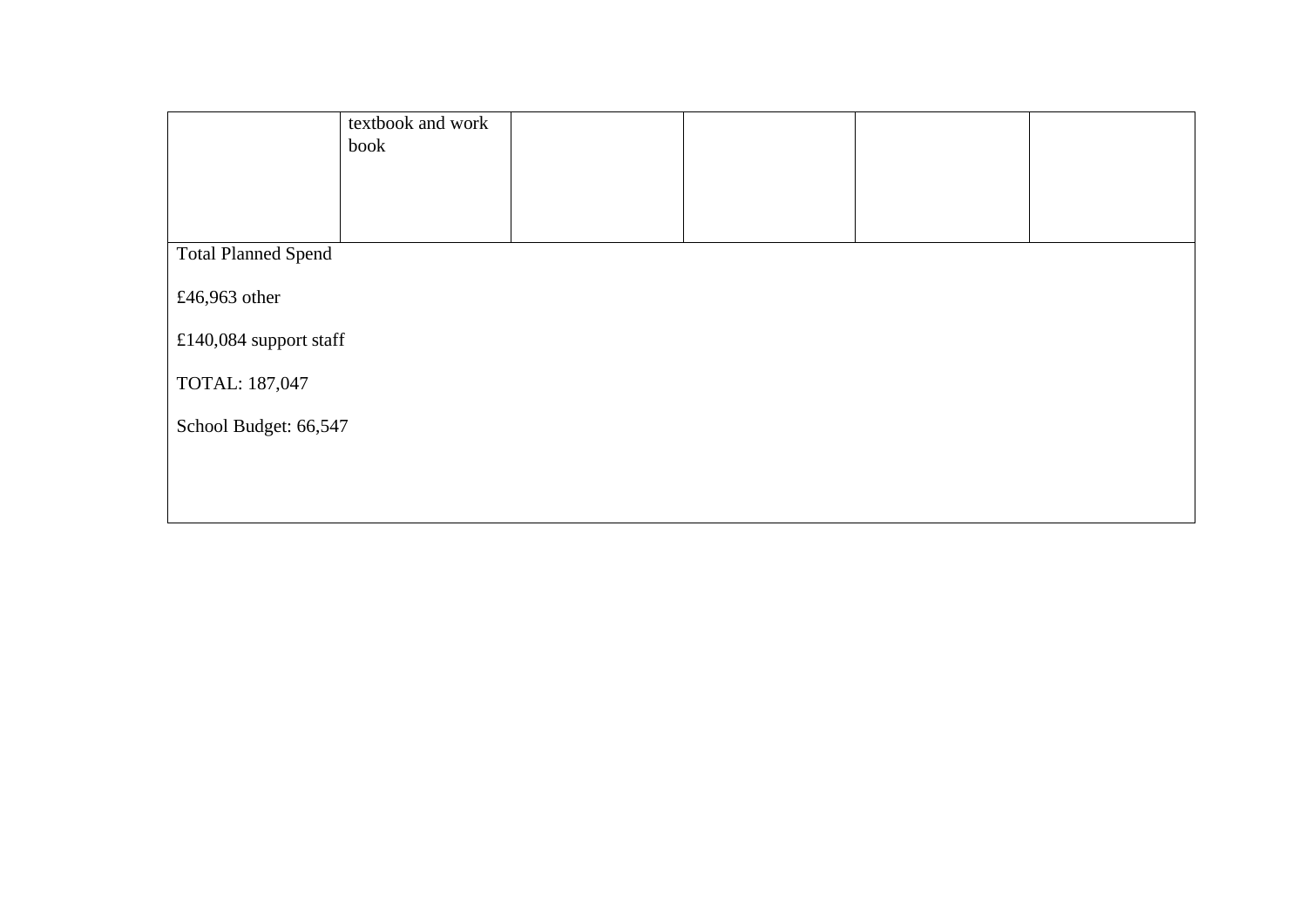# **Impact of Pupil Premium Spend 2018-2019**

**Key stage 2: 15 ch** 

|                    | <b>School</b> | <b>School other</b> | <b>National</b> | <b>Comment</b>                                       |
|--------------------|---------------|---------------------|-----------------|------------------------------------------------------|
|                    | disadvantaged |                     | other           | <b>NA Progress is 0</b>                              |
| <b>Reading EXS</b> | 73%           | 85%                 | 78%             | PP ch preforming broadly in line with national but   |
|                    |               |                     |                 | below non pp in school                               |
|                    |               |                     |                 | PP ch made -10 progress score                        |
| <b>Writing EXS</b> | 93%           | 69%                 | 83%             | PP ch out performing NA and School other             |
|                    |               |                     |                 | PP ch made +2 progress                               |
| <b>SPAG EXS</b>    | 100%          | 85%                 | 83%             | PP ch out performing NA and School other             |
|                    |               |                     |                 | Pp ch made +11 progress                              |
| <b>Maths EXS</b>   | 87%           | 77%                 | 83%             | PP ch out performing NA and School other             |
|                    |               |                     |                 | PP Ch made -1 progress score                         |
| <b>Combined</b>    | 67%           | 62%                 | 70%             | Pp ch in line with National average and above School |
| <b>EXS</b>         |               |                     |                 | other                                                |
|                    |               |                     |                 | <b>PP Ch made -8 progress</b>                        |

|                    | <b>School</b> | <b>School other</b> | <b>National</b> | <b>Comment</b>                                       |
|--------------------|---------------|---------------------|-----------------|------------------------------------------------------|
|                    | disadvantaged |                     | other           |                                                      |
| <b>Reading</b>     | 33%           | <u>13%</u>          | <u>31%</u>      | Pp ch in line with national and above School other   |
| <b>GDS</b>         |               |                     |                 | pp ch made +9 progress score                         |
| <b>Writing GDS</b> | 20%           | <u>8%</u>           | <u>24%</u>      | Pp ch broadly in line with National and above School |
|                    |               |                     |                 | Other                                                |
|                    |               |                     |                 | Pp ch made $+2$ progress                             |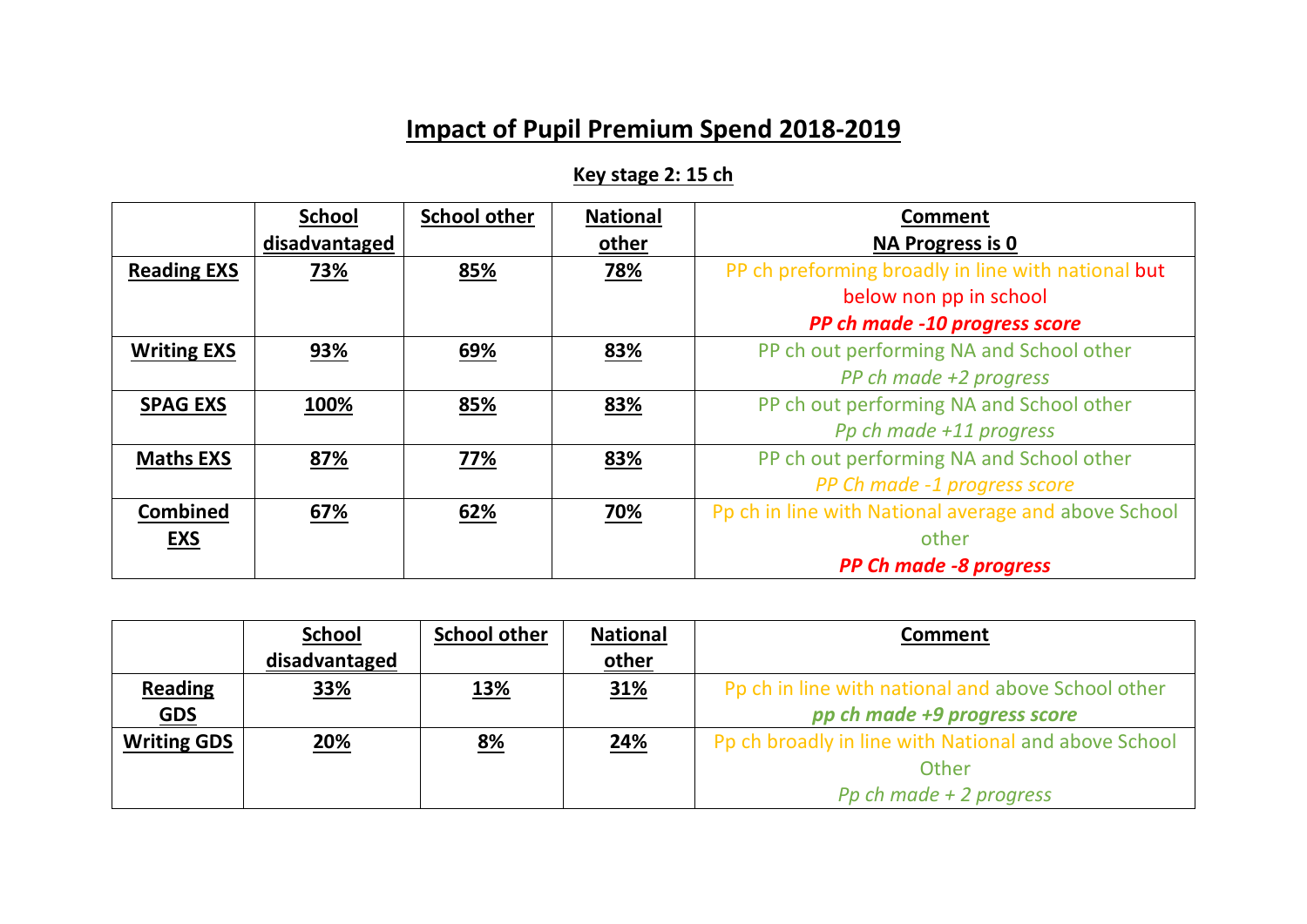| <b>SPAG GDS</b>  | 40%       | <u>15%</u> | <u>40%</u> | PP ch in line with National and above School other |
|------------------|-----------|------------|------------|----------------------------------------------------|
|                  |           |            |            | Pp ch made -1 progress                             |
| <b>Maths GDS</b> | <u>7%</u> | <u>15%</u> | 31%        | PP well below national and below school other      |
|                  |           |            |            | Pp ch made -16 progress                            |
| Combined         | 7%        | <u>13%</u> | <u>13%</u> | PP below national and below school other           |
| <u>GDS</u>       |           |            |            | Pp ch made -2 progress                             |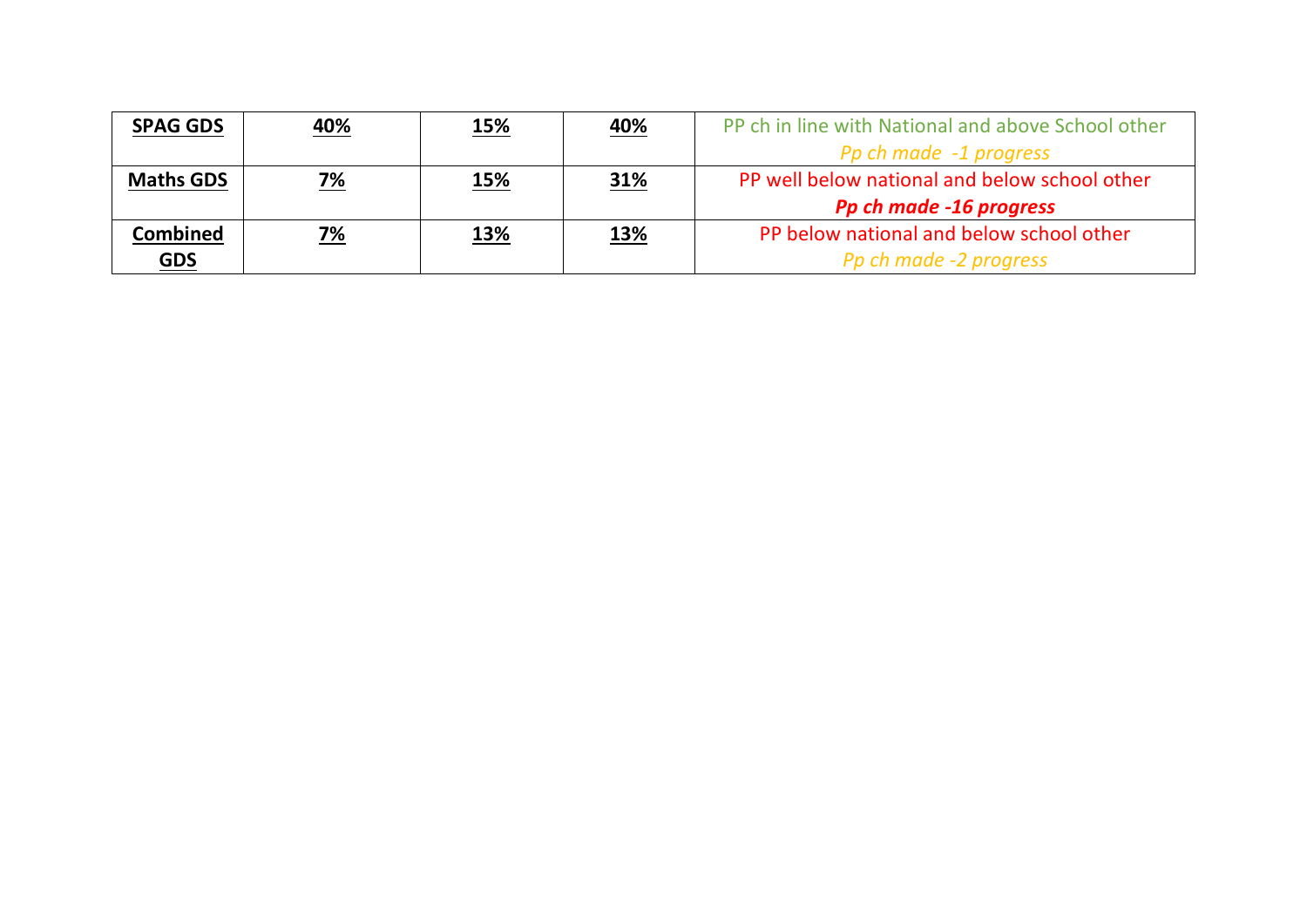# **Key stage 1 -11 ch**

|                    | <b>School</b> | <b>School other</b> | <b>National</b> | <b>Comment</b>                                       |
|--------------------|---------------|---------------------|-----------------|------------------------------------------------------|
|                    | disadvantaged |                     | other           |                                                      |
| <b>Reading EXS</b> | 82%           | 58%                 | 79%             | PP Ch slightly above National other and above school |
|                    |               |                     |                 | other                                                |
| <b>Writing EXS</b> | 64%           | 63%                 | 73%             | PP below national average but in line with school    |
|                    |               |                     |                 | other                                                |
| <b>Maths EXS</b>   | 64%           | 63%                 | 79%             | PP below national average but in line with school    |
|                    |               |                     |                 | other                                                |
| <b>Combined</b>    | 55%           | 58%                 | 69%             | PP below national but broadly in line with school    |
| <b>EXS</b>         |               |                     |                 | other                                                |

|                    | <b>School</b> | <b>School other</b> | <b>National</b> | <b>Comment</b>                                   |
|--------------------|---------------|---------------------|-----------------|--------------------------------------------------|
|                    | disadvantaged |                     | other           |                                                  |
| <b>Reading</b>     | 0%            | 21%                 | 28%             | PP significantly below national and school other |
| <b>GDS</b>         |               |                     |                 |                                                  |
| <b>Writing GDS</b> | <u>0%</u>     | <u>21%</u>          | 17%             | PP significantly below national and school other |
| <b>Maths GDS</b>   | <u>0%</u>     | <u>21%</u>          | 24%             | PP significantly below national and school other |
| <b>Combined</b>    | <u>0%</u>     | <u>21%</u>          | <u>13%</u>      | PP significantly below national and school other |
| <u>GDS</u>         |               |                     |                 |                                                  |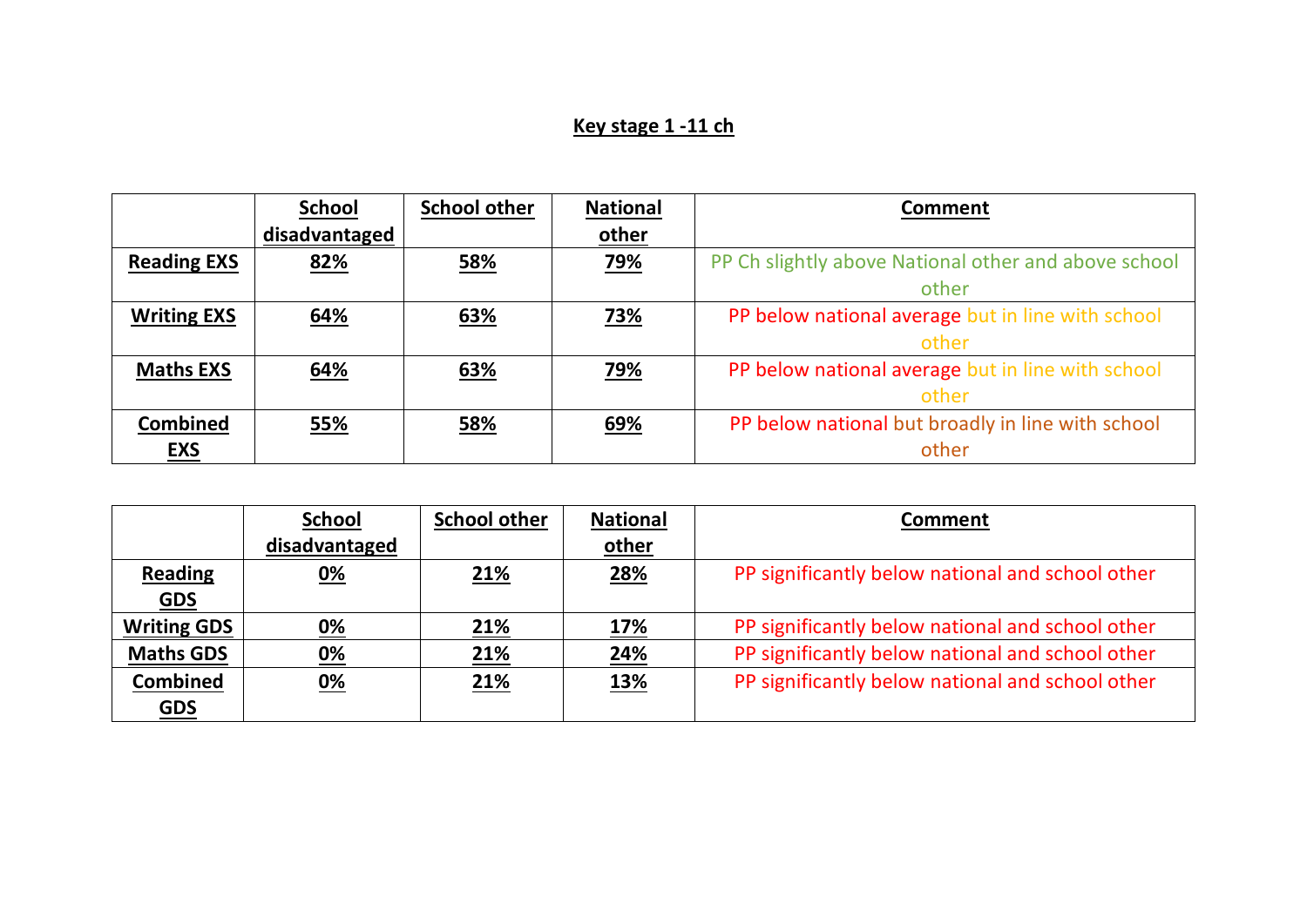## **Phonics -17**

|                     | <b>School</b> | <b>School other</b> | <b>National</b> | Comment                                        |
|---------------------|---------------|---------------------|-----------------|------------------------------------------------|
|                     | disadvantaged |                     | other           |                                                |
| <b>Phonics Year</b> | <u>29%</u>    | <u>100%</u>         | 82%             | PP ch below national and school other children |
|                     |               |                     |                 |                                                |

- Improved quality of rich literacy resources showed in children's love of reading and both KS1 and KS2 reading attainment being the highest it has been in the last 3 years
- Disadvantaged children extracurricular clubs in same numbers as non-disadvantaged children. All children attended year 6 Residential. Children gained confidence and achieved well in their extra curricular clubs.
- Impact of work undertaken by pastoral worker on mental health saw increase in attendance and punctuality for PP children as well as self-esteem, confidence and resilience reported to by Class teachers.

#### **Next Step:**

- Focus on diminishing the gap between pp and non pp children in maths in KS2
- To raise number of pp children achieve GDS in maths to be in line with School other and diminish difference between National average
- To diminish the difference between pp and their peers in Writing and maths in KS1
- To increase number of pp children achieving GDS in KS1
- To increase number of pp children passing phonic screening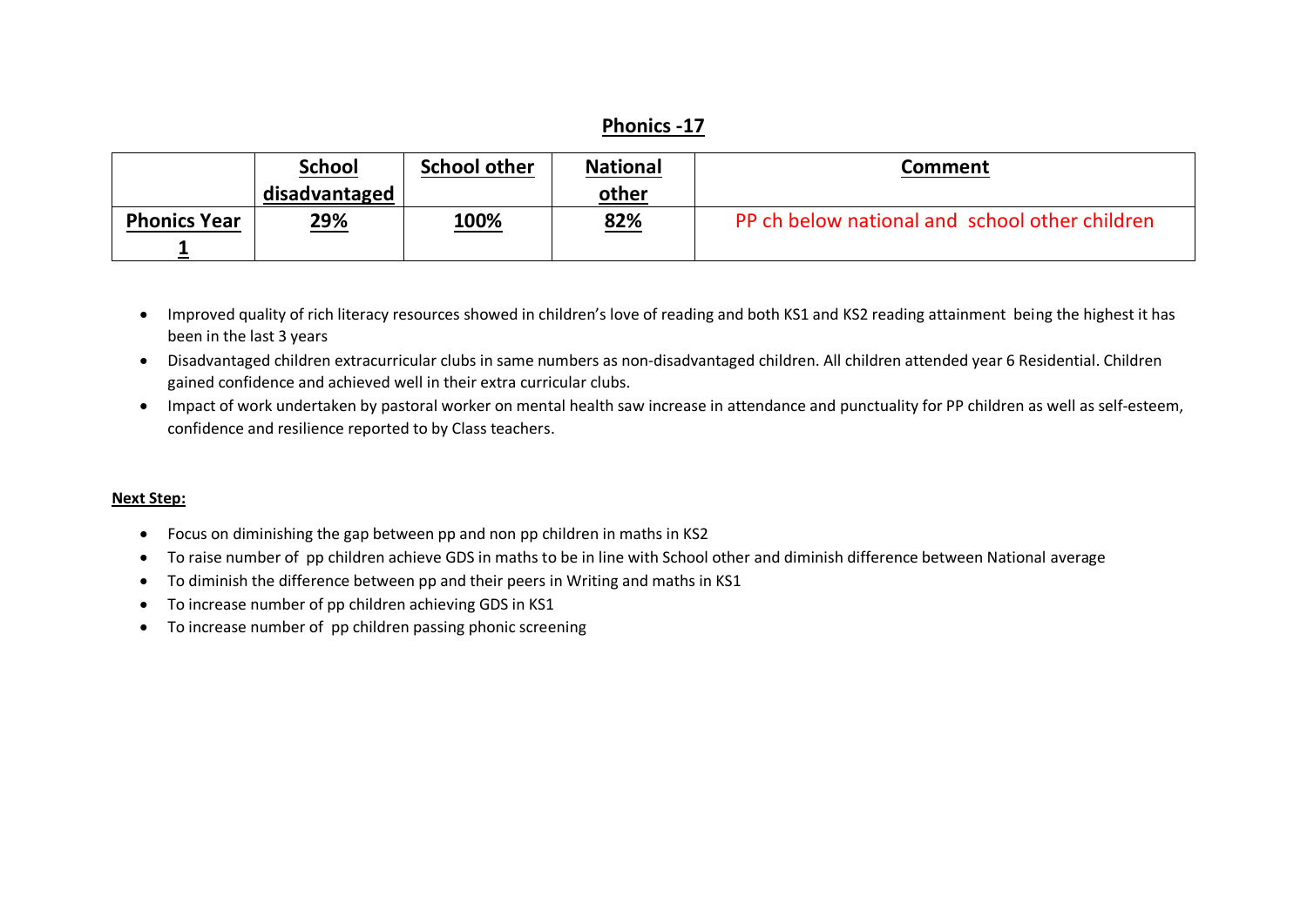**Appendix A**

| <b>KS2 SATS RESULTS</b>                                                                       | <b>Averages</b>           | <b>School</b>  |
|-----------------------------------------------------------------------------------------------|---------------------------|----------------|
| The percentage of pupils achieving the expected standard in reading, writing and mathematics  | $Nat - 65%$<br>$LA - 61%$ | 60%            |
| The percentage of pupils achieving the higher standard in reading, writing and mathematics    | $Nat-10%$<br>$LA - 7%$    | $\overline{3}$ |
| The percentage of pupils achieving the expected standard in reading                           | $Nat-73%$<br>$LA - 69%$   | 73%            |
| The percentage of pupils achieving the higher standard in reading                             | $Nat-27%$<br>$LA - 22%$   | 17%            |
| the percentage of pupils achieving the expected standard in writing                           | $Nat - 78%$<br>$LA - 75%$ | 77%            |
| The percentage of pupils achieving the higher standard in writing                             | $Nat-20%$<br>$LA - 16%$   | <b>13%</b>     |
| The percentage of pupils achieving the expected standard in mathematics                       | $Nat-79%$<br>$LA - 77%$   | 77%            |
| The percentage of pupils achieving the higher standard in mathematics                         | $Nat-27%$<br>$LA - 22%$   | 10%            |
| The percentage of pupils achieving the expected standard in grammar, punctuation and spelling | $Nat - 78%$<br>$LA - 77%$ | 87%            |
| The percentage of pupils achieving the higher standard in grammar, punctuation and spelling   | $Nat-36%$<br>$LA - 34%$   | 27%            |
| Average scaled score in reading                                                               | $LA - 103.5$              | 104.8          |
| Average scaled score in mathematics                                                           | $LA - 104.6$              | 104.9          |
| Average scaled score in grammar, punctuation and spelling                                     | $LA - 106.3$              | 107.1          |
| Progress Score from Key Stage 1 to Key Stage 2: Reading                                       | Nat: 0                    | $-0.9$         |